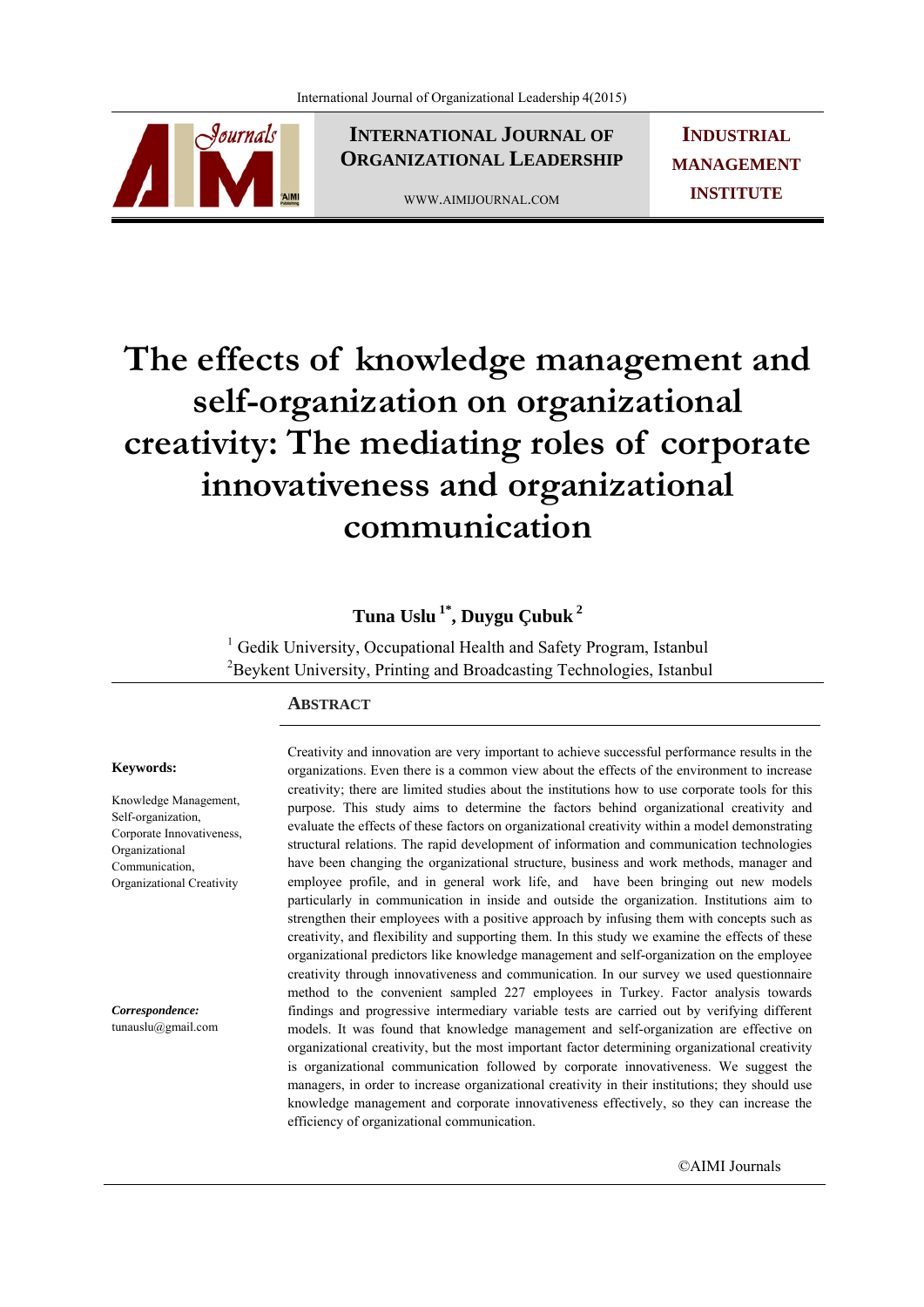#### **Introduction**

Development policies that were effective in production based economies until 1970s regarded regional problems as a resource distribution problem and argued that these problems would automatically disappear when free market conditions were achieved. These policies ignore technological developments and the importance and added value of factor quality that has a significant function in development by focusing on numeric values of production factors (Drabenstott, 2005). However, this approach was replaced by a sustainable development oriented innovation culture based on mutual dependencies following the improvements in information communication technologies and networks. The dynamics of the new regional development models created against the changes of the twentieth century consist of environmentalism, innovation systems, unwritten information, organizational learning and learning organization, research and development, and culture theory and governance.

 In this context, a new development policy attributes great importance to the creation and implementation of national innovation systems and underlines the importance and interaction of mutual relations of several actors rather than a single actor in the innovation process. As elements like rapid technological changes and competition underline creative thinking as a management concept, companies take as an obligation to set up a creative work environment which will be able to generate new ideas, make inventions, and to convert these ideas to useful products (Mumford, 2003).

 Together with this new paradigm and changing understanding of development, Weber's bureaucracy concept evolving in the industrial society based on piece work production is today inadequate to define postmodern organization types and network structures that attempt to keep pace with the changing environment under the effect of globalization and technology. Therefore, new concepts were suggested in the literature (Bolin & Härenstam, 2008) like network type organizations, postmodern organizations, flexible companies, self-organization, and post-bureaucracy. Formal, hierarchical, and central bureaucratic organizations are replaced by flat and decentralized structures that act flexibly instead of following rules. However, the differences between bureaucracy and post-bureaucracy and even the possibility of their co-existence are still discussed. In addition, there is no definition yet on which sector or organization is or should be closer to the concept since there aren't sufficient empirical studies. The lack of clear definitions of present organizations and sectorial requirements with respect to this distinction brings together the necessity to conduct empirical researches (Uslu & Çam, 2011).

#### **The Literature Review**

Creativity and innovation are very important to achieve successful performance results in the companies. Even there is a common view about the effects of the environment to increase creativity, there are limited studies about the companies how to use their corporate tools for this purpose. Working conditions, values, relations, authority links that are the structure of social forms in organizations plays an effective role in the development of individuals' creativity (Ansburg & Hill, 2003). Even individuals with special skills will not accomplish without assistance, freedom, and knowledge. All people have some level of capability to make innovations, create changes in perceptions, solve problems, and explain themselves.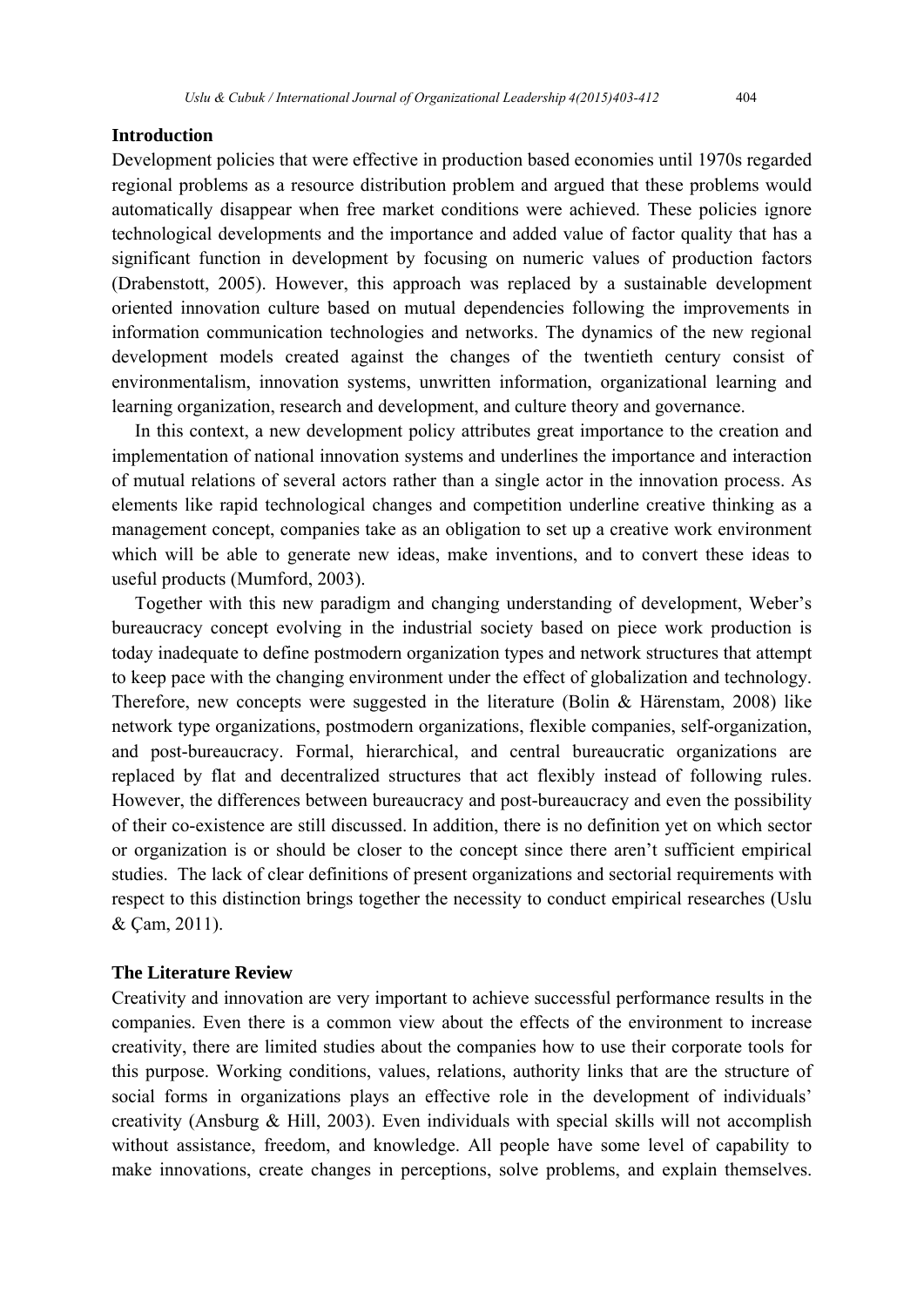Creative thinking is a skill that can be learned. It develops if individuals are supported, encouraged, and suitably rewarded while it gets blunt if not used (Williamson, 2001; Malaga, 2000).

 Self-evaluation of the employees does not just provide the employees to reach more knowledge about their works, but also helps to improve creative ideas in their working area indirectly through increasing their intrinsic motivation (Chiang, Hsu, & Hung, 2014). According to Edmund Phelps who won the Nobel Prize in economics in 2006, modern economic growth is an indirect result of human creativity and enlightened politics should be applied as feeding and improving this creativity. In that way also the satisfaction of the human being is increasing (Godley, 2014).

 Individuals with creative thinking are people who try to achieve the same goal through different ways (Fisher & Specht, 1999). Creative individuals are motivated to study unusual duties and conditions. Creativity is an indicator of open mindedness (Harris, 2003). Researchers of creativity agreed that the creative individual has to be knowledgeable (Carlsson, Wendt, & Risberg, 2000). Creative individuals have intense, enhanced, and extraordinary knowledge and have their education in their hands (Dasgupta, 2003). If the tasks provide using and learning several skills, besides, they can create important effects for the others. Skill variety, importance of the task, job description, royalty and feedback are the preliminary conditions for creativity about work (Anderson, Potočnik, & Zhou, 2014).

#### **Knowledge Management**

The rapid development of information and communication technologies have been changing the organizational structure, business and work methods, manager and employee profile, and in general work life, and have been bringing out new models particularly in communication in inside and outside the organization. Knowledge management is defined as the management function responsible for systematic and efficient selection, administration and assessment of knowledge strategies that focus on creating an environment to support work with knowledge inside and outside of the organization to enhance organizational performance (Maier, 2005).

 In the knowledge management activities, communication methods, techniques, and channels are heavily utilized and because of this reason, it is emphasized that the communication aspect has a stronger influence than the management aspect of knowledge management, meaning that knowledge management applications especially through communication influences outcomes. As a result of this, for the information to be shared in the institutions, managers who understand the importance of social interactions and communication with the employees and an institutional management are needed (Nonaka & Takeuchi, 1995).

 In the study, for analysing the influence of knowledge management on organizational entrepreneurship, a significant relationship is found. Except knowledge applications, the other elements, namely knowledge acquisition, knowledge conversion, knowledge protection, culture, structure, and technology had highly significant relationship with organizational entrepreneurship (AbdeAli & Moslemi, 2013). The effects of knowledge management, selforganization, environmental graphic, and information design on corporate innovativeness and organizational communication reflect to the organizational creativity positively (Uslu &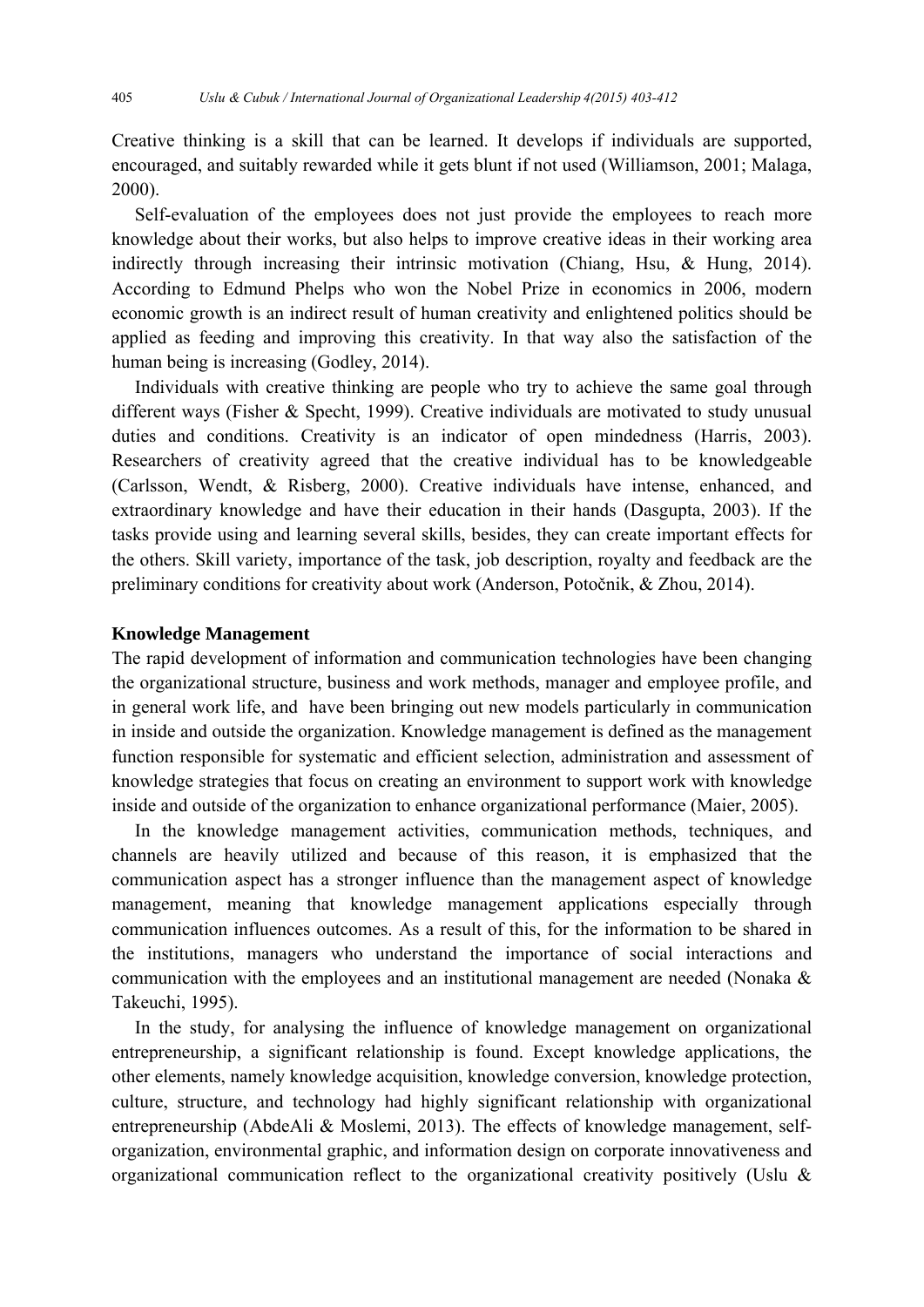Çubuk 2015).

#### **Self-Organization**

Self-trust, self-efficacy, emotional consistency, and being controlled are the building stones of self-evaluation as individual value and skills. Self-evaluation is also relevant to individual satisfaction, initiativeness, and popularity. Emotional consistency is being calm and being controlled is the belief that the wanted results are achieved through own behaviours rather than the external factors (Chiang et al., 2014).

 While complex tasks under one's self control aim creative results by encouraging the employees to focus on different dimensions of the work at the same time, simple and routine tasks do not aim such results. When individuals feel integrated to their work inherently, all their cares and efforts are concentrated on their works. So this leads them to have a highly creative structure by being more insistent and choosing between different alternatives (Joo, Yang, McLean, 2014). Self-management and adaptive organizations are the sub-dimensions of self-organization.

#### **Self-Management**

Self-management is on the agenda of organizational scholars and managers as newly emerging organizational designs demand self directed working behaviour. Self management is composed of three practices including goal setting, monitoring the behaviours against these goals, and operating on her/his self and the environment to reach these goals (Renn, Allen, & Huning, 2011).

 Self-regulation theories stress on goal selection and goal pursuit. These components are also establishing self management. Self management strategies are analysed on three levels, namely general, domain-specific and career-specific (Abele & Wiese, 2008). The goals of self management are cost reduction and control of complex operations (Carofiglio, Peloso, Pouyllau, 2010).

#### **Adaptive Organization**

Organizational survival depends on adaptation, so people have to change. Survival is observing the whole picture, not just the experiences to create an adaptive organization. All companies face uncertainty and chaos, so organizational goals and actions should be reexamined. Ignoring the rules and keeping adaptability is the key for survival in today's ambiguous working environment (Bedison, 2004).

 Organization as a complex adaptive system which has to deliver rapid and qualified responses to the social, media-related and technological improvements in the working environment is linked to effective knowledge management in the organizations (Shoham & Hasgall, 2005). Types of a natural selection, the companies which adapt the changes survive, and adaptive organization is one step beyond the learning organizations in the evolution of the organizations (Stephanus, 1997).

#### **Organizational Innovativeness**

Drucker (1984) defined the concept of innovation as the useful information that provides first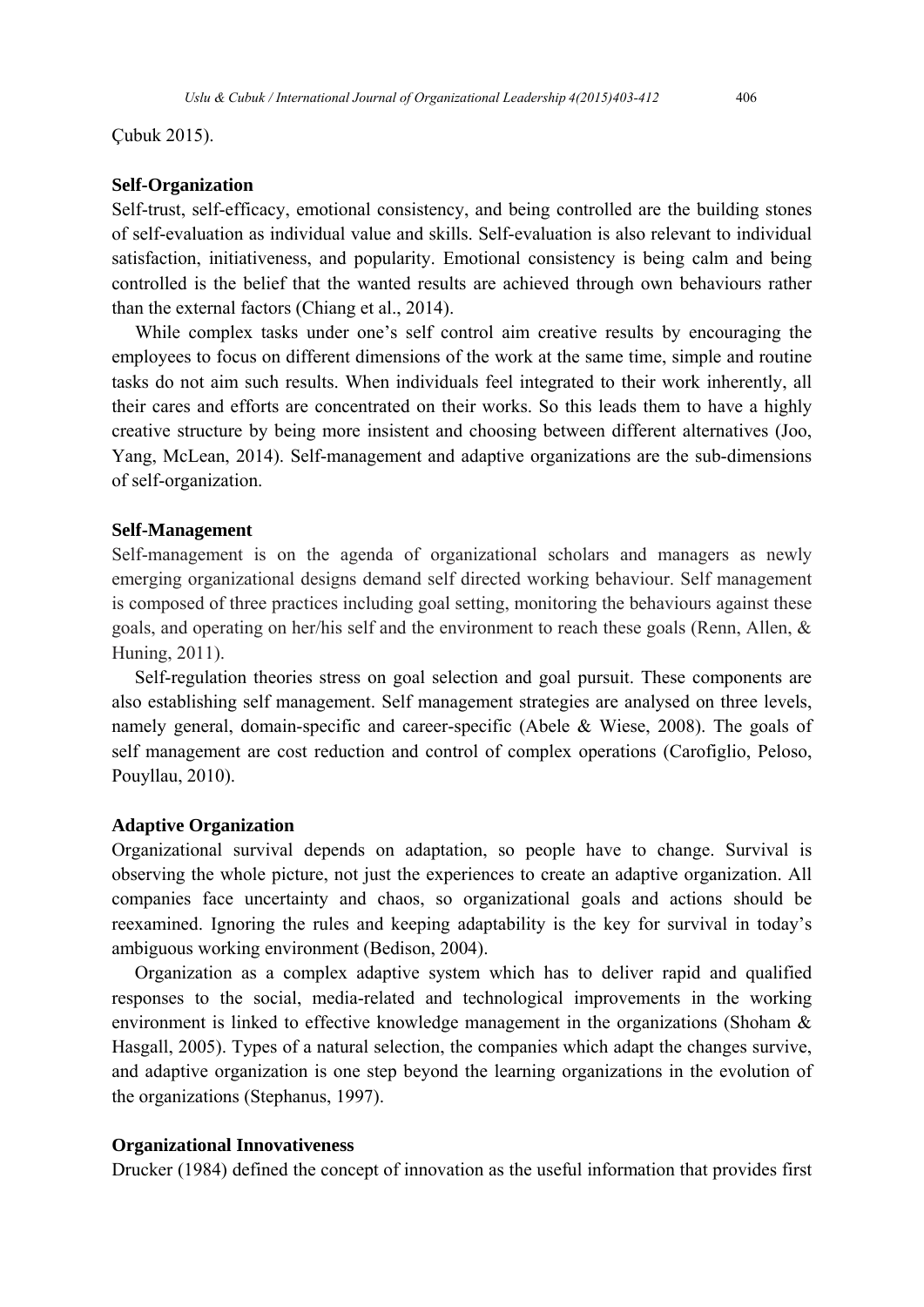chance to ensure efficiency of employees working together in an organization having different knowledge and skills. Innovation is an instrument of entrepreneurship and an action that provides necessary sources in creating a new capacity (Drucker, 1984, 1986).

 Organizational innovativeness is explained as an organization's general innovative capacity of presenting new products to the market or opening up new markets by combining strategic orientation with innovative behaviour and process (Wang and Ahmed, 2004). As implied by this definition, organizational innovativeness is a multidimensional construct (Salavou, 2004). Although the components mentioned above might remind us the endproduct which is the innovation itself, organizational innovativeness reflects an approach rather than an outcome.

 One of the early definitions of innovativeness involved willingness to change (Hurt, Joseph, & Cook, 1977). Goldsmith and Hofacker (1991) defined innovativeness as an attitude as well as a behavior. The conceptualization proposed by Berthon, Hulbert, & Pitt (1999) has several components such as open-mindedness, willingness to change, and ability to innovate. Therefore, as an organizational attitude directly related to dealing with and making use of available information with an open-minded approach, organizational innovativeness can be conceptualized as a specific organizational approach to information processing. In this respect, knowledge management practices in the organization constitute one of the likely antecedents of organizational innovativeness.

#### **Organizational Communication**

The rapid development of information and communication technologies have been changing the organizational structure, business and work methods, manager and employee profile, and in general work life and have been bringing out new models particularly in communication in inside and outside the organization (Uslu, 2014). Moreover, methods towards providing a participatory work environment such as authentic decision making from the lower section to the upper section in businesses and establishing communication, empowerment and increasing authority permit employees to be freer, stronger, and making authoritative decisions, thus recognize alternative ways to accomplish goals and be motivated (Uslu, 2014).

 The information being relayed to all the employees to make business more competitive is provided by an effective communication model with a feedback mechanism and infrastructure (Uslu & Demirel, 2003). In the knowledge management activities, communication methods, techniques, and channels are heavily utilized and because of this reason, it is emphasized that the communication aspect has a stronger influence than the management aspect of knowledge management, meaning that knowledge management applications especially through communication influences outcomes (Uslu, 2014).

 Vertical communication is formed by a hierarchic information system flow in communication is provided first from top to bottom then from bottom to top (Özarallı & Uslu, 2009). The leadership and governance as well as top-down communication effectiveness are understood to increase innovation. Improvement of management skills and increase of entrepreneurs with employees in small enterprises have important effects to create an environment which cause the emergence of new ideas in the business (Uslu, 2012). In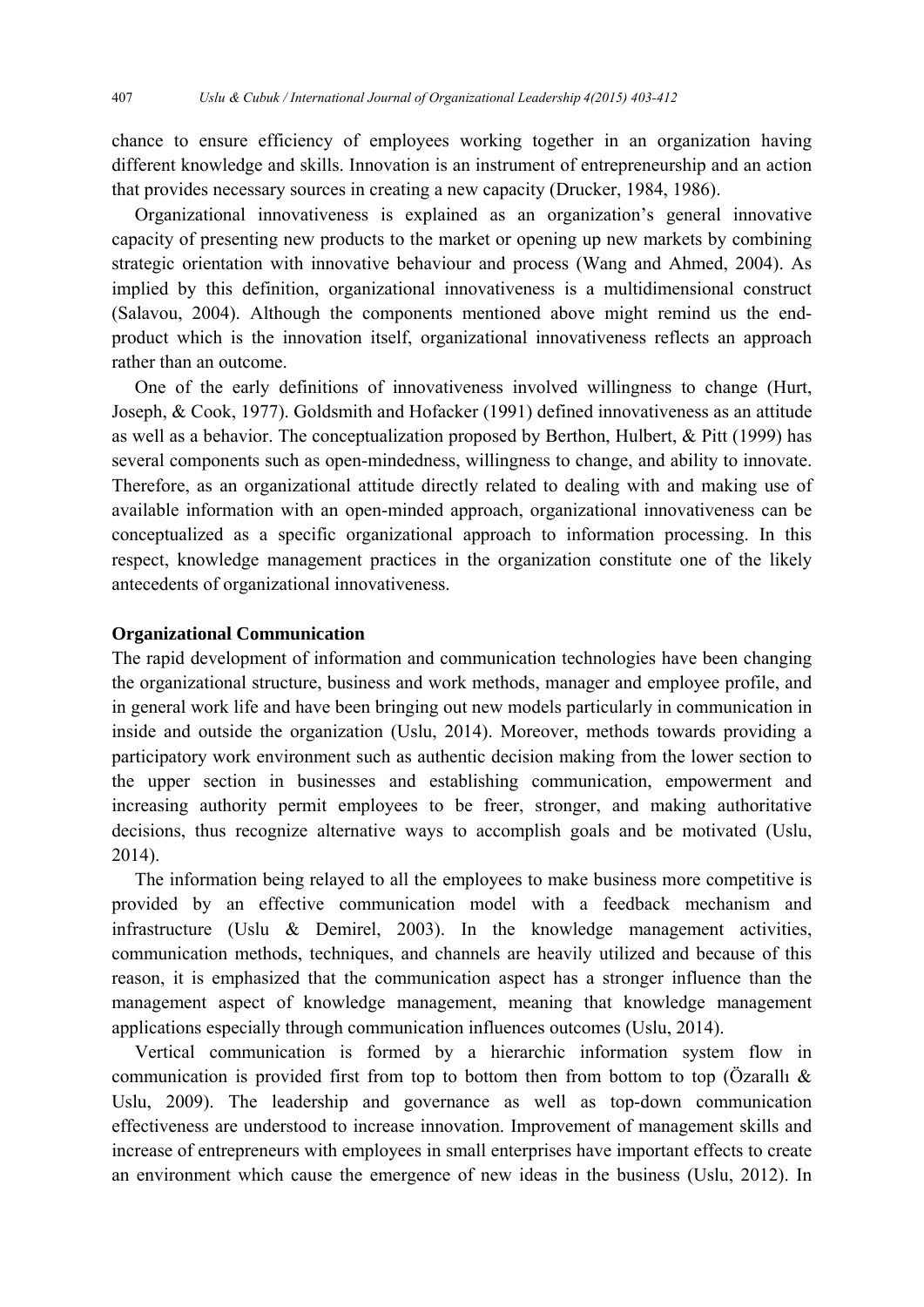another study (Goris, Vaught, & Pettit, 2000) the effects of communication direction on employee-work adaptation and job satisfaction has been examined. Job satisfaction is a result of need for personal development and adaptation to work features. How the employees perceive the institutional management are a determining factor for job satisfaction (Zhui, May, & Rosenfeld, 2004). They emphasized that valid and reliable information provided to the employee does not always positively impact job satisfaction. Job satisfaction could only be improved if the information provided was adequately designed and suitable with the objectives. With top-down and bottom-up management of organizational communication, it is also aimed that both the organizational and individual creativity are improved.

 Through the corporate applications and information systems, the employees who have been sufficiently enlightened of the institution's activities and enterprises feel stronger and achieve their individual and organizational objectives. Sharing information and increasing cooperation, employees with more authority and autonomy, mutual communication opportunities, eased down organizational learning processes, increasing quality of work life and the balance of work-private life with the employees switching to their own autonomy, the destruction of traditional walls, and the formation of the sharing, cooperation and innovation culture have positive impacts on the employees. The most important and critical resource of organizations in a rapidly changing environment of business, competition, and entrepreneurship is the qualified, knowledgeable, and competent man force (Drucker, 1986). Therefore, organizations direct to make stronger their employees with a positive perspective by inspiring them with concepts, namely autonomy, creativity, and flexibility and supporting them (Uslu, 2014).

#### **Research Hypothesis**

The following hypothesis guided the study:

Respectively, corporate innovativeness and organizational communication will function as mediating variables between organizational creativity with knowledge management and selforganization.

#### **Method**

The studies about the impacts of corporate predictors on organizational creativity are limited in the literature. In our survey, we used questionnaire as the main instrument and 227 employees in Marmara Region participated in the study. A Likert type scale was presented to the respondents that would allow them to conduct evaluations regarding each entry  $(1 =$ totally disagree,  $5 =$  totally agree). Demographic analysis for the findings, factor and reliability tests, and regression analyses were performed with SPSS 18.0 statistical software package.

 The instruments of survey were knowledge management scale from Uslu, Aydoğdu, Gündoğdu Şanlı, and Çam (2010), self-organization scale from Vergiliel (2001), and organizational creativity scale from Çavuş (2006). The scale used to assess corporate innovativeness was designed by Hurt et al. (1977) to measure the level of organizational innovativeness and organizational communication was assessed by the scale developed by Postmes, Tanis, & Wit (2001).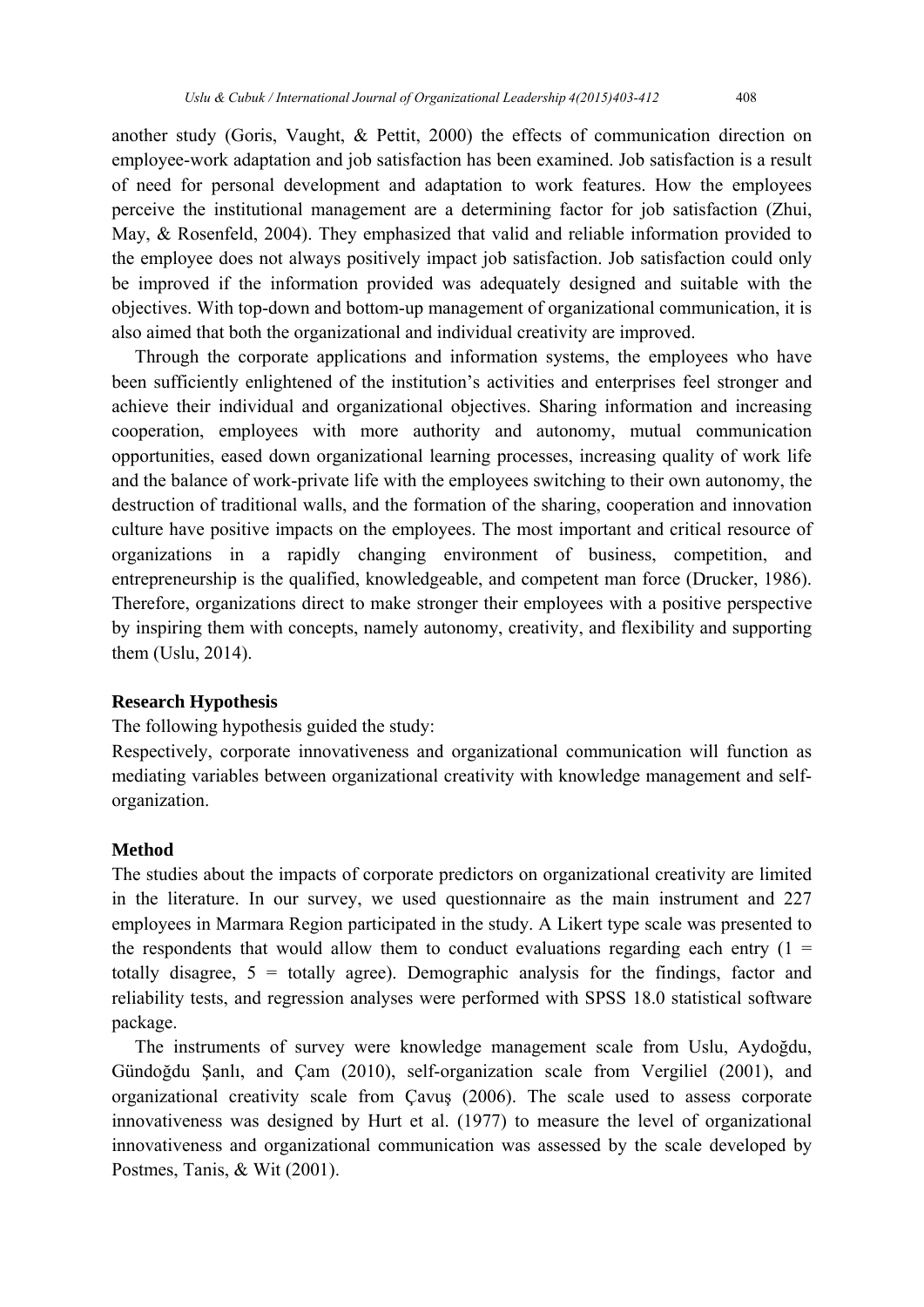Factor analysis towards findings and progressive intermediary variable tests were carried out by verifying different models. For the purpose of determining the intermediation roles of the intermediary variables in our hypothesis, three-step method proposed by Baron and Kenny (1986) was adapted to our research.

### **Results**

Demographic characteristics of the sample used in this study consisted of 50% of female respondents and 50% of males and the mean age was 35. Of 84% bachelor's degree and the remaining 16% portion of the participants were the elementary, middle school, and high school graduates. The average working time among the participants was approximately 7 years in this business and they have been in working life for an average of 14 years.

 In order to determine the sub-dimensions of our variables, with varimax torsion in SPSS, exploratory (descriptive) factor and internal consistency analyses were performed. Each scale was run through the factor analysis separately and their reliability was tested with Cronbach's alpha values, and the scales were translated in the following tables. Cronbach's alpha reliability coefficients of the scales were 0.70 and higher; therefore, the scales were found to be reliable. Explanatory factor value for self-organization which is composed of two factors as self-management and adaptive organization was %73.

 Progressive intermediary variable tests towards the team performance are performed with verification of different models with SPSS and it is shown in Table 1. Knowledge management and self-organization increase the effectiveness of corporate innovativeness (model 1), organizational communication (model 2) and organizational creativity (model 4). Corporate innovativeness is also effective on organizational communication (model 3) and organizational creativity (model 5). Organizational communication has also strong positive effect on organizational creativity (model 6), it is also mediating between corporate innovativeness and organizational creativity. Our hypothesis was supported (Table 1).

Table 1

|                | Dependant Variables |                              |            |                           |            |            |
|----------------|---------------------|------------------------------|------------|---------------------------|------------|------------|
|                | Corporate           | Organizational Communication |            | Organizational Creativity |            |            |
|                | Innovativeness      |                              |            |                           |            |            |
|                | Model 1             | Model 2                      | Model 3    | Model 4                   | Model 5    | Model 6    |
| Knowlwdge      | $837***$            | $.916***$                    | 381***     | 733 ***                   | $.248*$    | .085       |
| Management     | (054)               | (.077)                       | (.106)     | (070)                     | (.096)     | (0.089)    |
| Self-          | $.306***$           | $.341**$                     | .134       | $.450***$                 | $.262**$   | $.205*$    |
| Organization   | .082)               | (.110)                       | (.101)     | (.100)                    | (.092)     | (.082)     |
| Corporate      |                     |                              | $.639***$  |                           | $.580***$  | $.307**$   |
| Innovativeness |                     |                              | (.056)     |                           | (.089)     | (.063)     |
| Organizational |                     |                              |            |                           |            | $.427***$  |
| Communication  |                     |                              |            |                           |            | (.069)     |
| Adjusted $R^2$ | .774                | .692                         | .763       | .683                      | .756       | .809       |
|                | 250.997***          | 158,195***                   | 151.605*** | 151.673***                | 145.832*** | 148,893*** |

*Impact of Knowledge Management, Self-Organization, Corporate Innovativeness, and Organizational Communication on Organizational Creativity* 

\*\*\*  $p < 0.001$ , \*\*  $p < 0.01$ , \*  $p < 0.05$  significant value, standard errors in parentheses

#### **Discussion and Conclusion**

The dynamics of the new development models against the changes in the twentieth century consist of ecological structures, corporate governance, interaction between actors, innovation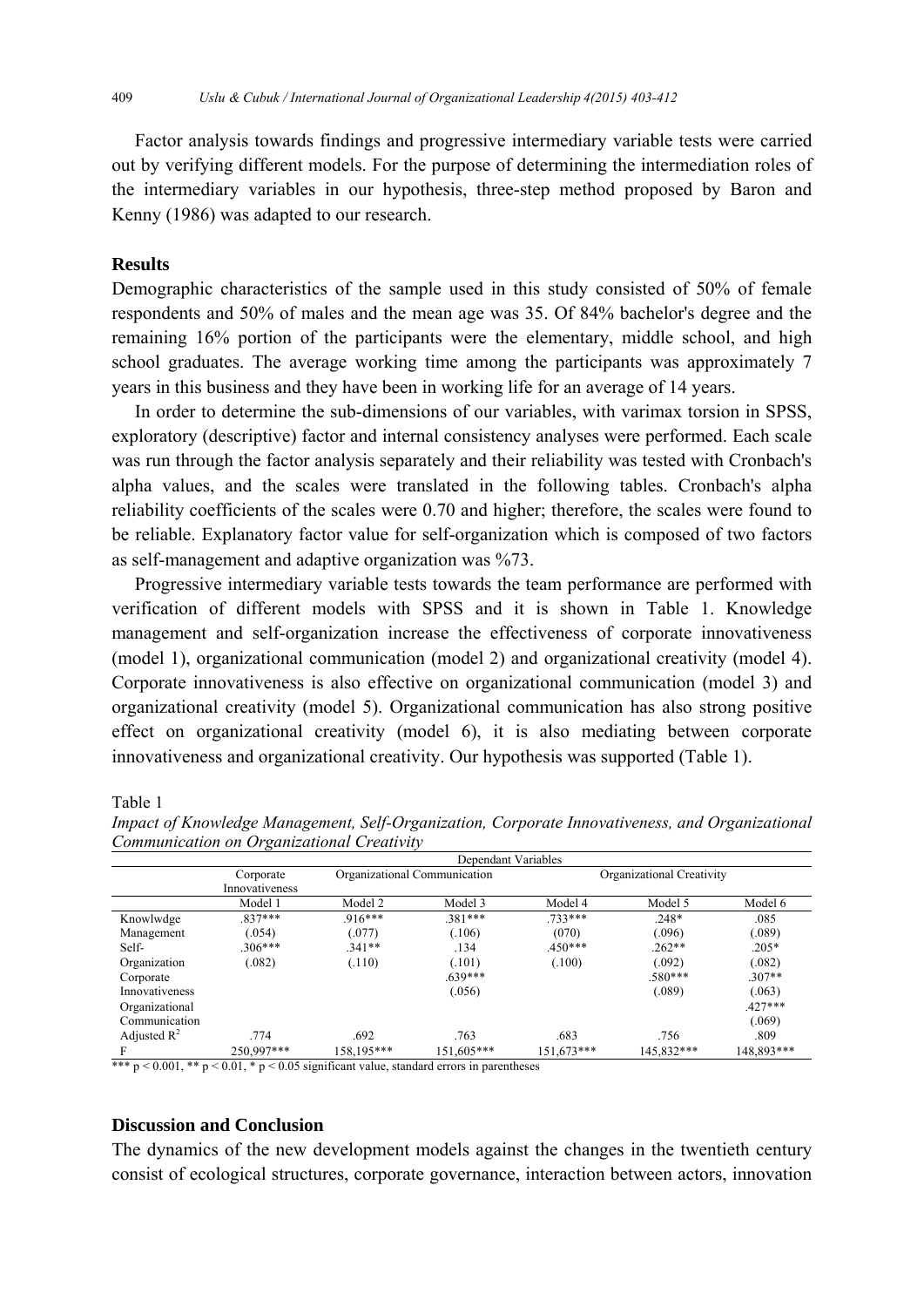system, covered information, organizational learning, and research-development activities. These dynamics are intended to create a production structure in the industry that uses advance technology, produces high added value, and employs qualified labour to adapt vocational training in line with the needs of labour market, to match labour supply and demand, and to ensure transformation of labour force in parallel to the changing economic structure. The success of this transformation depends on the capacity of implementers to collect information from outside, to adapt, and internalize this information.

 However, it is observed that the businesses in Turkey don't give adequate information to the innovation and creativity which are regarded as the most important elements of competition in this period and are not able to grasp what they need to care most about. Improvement of competitive environment of businesses and increasing competitive power largely depend on the mental process development of knowledge management. There is very strong relation between the knowledge sharing and creation of competitive advantage by businesses. Therefore, it seems compulsory to ensure gaining of regional, local, and micro information and to use knowledge and communication management methods.

 The synergy thus to be obtained would bring organizational benefits that are far more superior than the benefits which may take place as a result of individual creativity. The present study examined the effects of these organizational predictors like knowledge management and self organization on the employee creativity through communication. It was found that the most important factor determining organizational creativity was organizational communication support followed by corporate innovativeness. The positive effect of knowledge management and self-organization on corporate innovativeness and organizational communication reflected to the organizational creativity positively. Organizational creativity, self-organization, team perception had direct positive effects on team performance. It was suggested that the managers in Turkey to increase creativity in their organizations should use knowledge management effectively, so they can increase the efficiency of organizational communication.

#### **References**

- AbdeAli, G., & Moslemi, R. (2013). Analyzing the impact of knowledge management on organizational entrepreneurship in Isfahan Alfa Sam Company. *International Journal of Management Academy, 1*(1), 49–57.
- Abele, A. E., & Wiese, B. S. (2008). The nomological network of self-management strategies and career success. *Journal of Occupational & Organizational Psychology, 81*(4), 733–749.
- Anderson, N., Potočnik, K., & Zhou, J. (2014). Innovation and creativity in organizations: A state-of-the-science review, prospective commentary, and guiding framework. *Journal of Management, 40*(5), 1297–1333.
- Ansburg, P. I., & Hill, K. (2003). Creative and analytic thinkers differ in their use of attentional resources. *Personality & Individual Differences, 34*, 1141–1152.
- Baron, R. M., & Kenny, D. A. (1986). The moderator-mediator variable distinction in social psychological research: Conceptual, strategic, and statistical considerations. *Journal of Personality & Social Psychology, 51*, 1173–1182.
- Bedison, N. L. (2004). Shaping the adaptive organization: Landscapes, learning and leadership in volatile times. *AORN Journal, 80*(4), 761.
- Berthon, P., Hulbert, J. M., & Pitt, L. F. (1999). To serve or create? Strategic orientations toward customers and innovation. *California Management Review, 42*(1), 37–58.
- Bolin, M., & Härenstam, A. (2008). An empirical study of bureaucratic and post-bureaucratic characteristics in 90 workplaces. *Economic & Industrial Democracy, 29*(4), 541–564.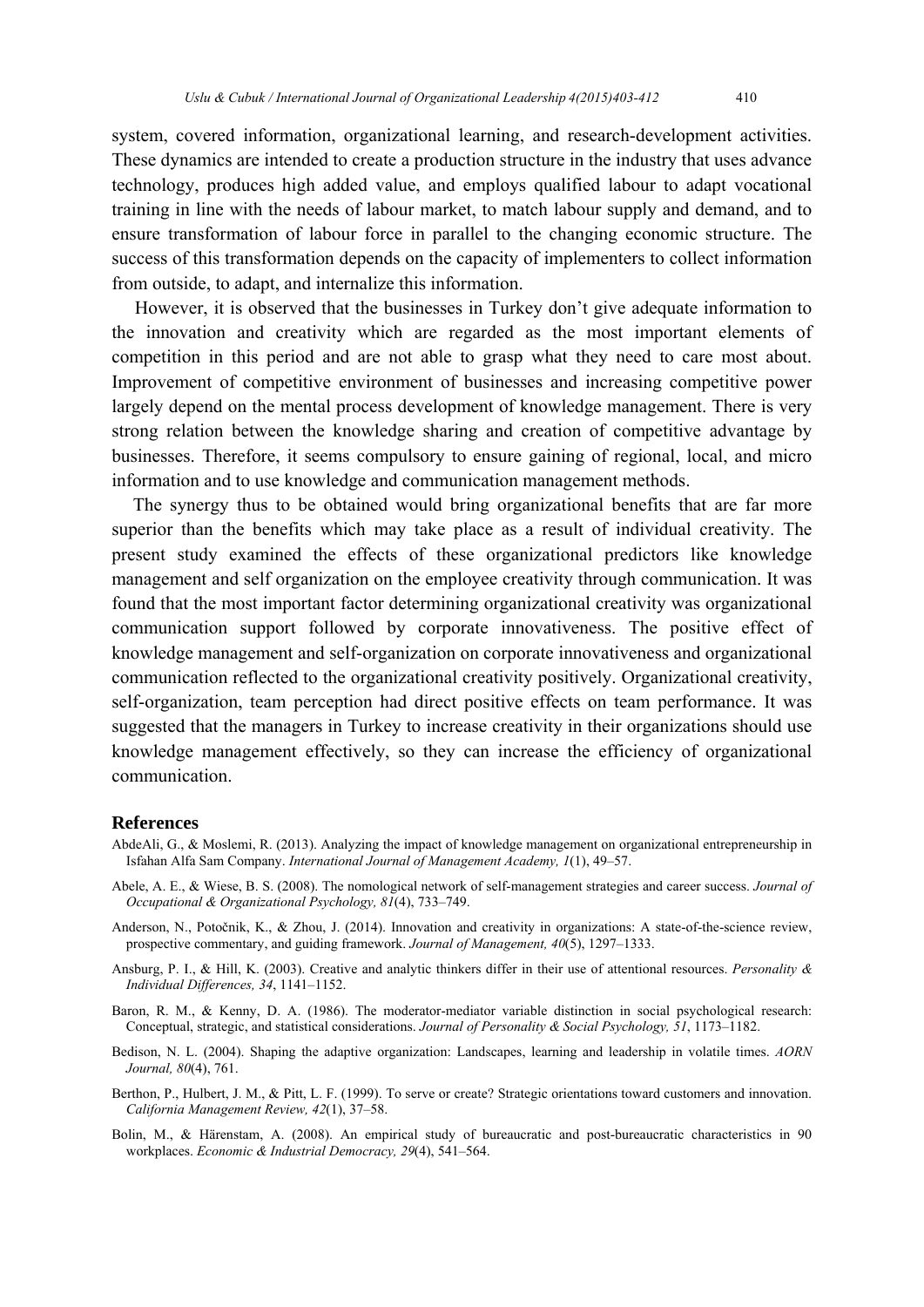- Carofiglio, G., Peloso, P., & Pouyllau, H. (2010). Realizing self-management via self-optimization in dynamic networks: Two examples of dynamic resource allocation. *Bell Labs Technical Journal, 15*(3), 177–192.
- Carlsson, I., Wendt, P. E., & Risberg, J. (2000). On the neurobiology of creativity: Differences in frontal activity between high and low creative subjects. *Neuropsychologia, 38*, 873–885.
- Chiang, Y., Hsu, C., & Hung, K. (2014). Core self-evaluation and workplace creativity. *Journal of Business Research, 67*(7), 1405–1413.
- Çavuş M. F. (2006). *İşletmelerde Personel Güçlendirme Uygulamalarının Örgütsel Yaratıcılık ve Yenilikçiliğe Etkileri Üzerine İmalat Sanayinde Bir Uygulama* (Unpublished doctoral dissertation). Konya Selçuk Üniversitesi Sosyal Bilimler Enstitüsü İşletme Anabilim Dalı.
- Dasgupta, S. (2003). Multidisciplinary creativity: The case of Herbert A. Simon. *Cognitive Science, 27*(5), 683–707.
- Drucker, P. F. (1984). Our entrepreneurial economy. *Harvard Business Review*, 62(1), 59–64.
- Drucker, P. F. (1986). *Innovation and entrepreneurship: Practice and principles.* New York: Simon and Schuster.
- Godley, A. C. (2014). Creativity and growth in: Edmund Phelps (2013), Mass flourishing, How grassroots innovation created jobs, challenge and change. *International Journal of the Economics of Business, 21*(2), 255–260.
- Goldsmith R. E., & Hofacker C. F. (1991). Measuring consumer innovativeness. *Journal of Academy of Marketing Science, 19*(3), 209–221.
- Goris, J. R., Vaught, B. C., & Pettit, J. D. (2000). Effects of communication direction on job performance and satisfaction: A moderated regression analysis. *Journal of Business Communication, 37*(4), 348–368.
- Fisher, B. J., & Specht, D. K. (1999). Successful aging and creativity in later life. *Journal of Aging Studies*, 13(4), 457–472.
- Harris, J. A. (2003). Measured intelligence, achievement, openness to experience, and creativity. *Personality & Individual Differences, 36*, 913–929.
- Harvey, S. (2014). Creative synthesis: Exploring the process of extraordinary group creativity. *Academy of Management Review, 39*(3), 324–343.
- Hurt, H. T., Joseph, K., & Cook, C. D. (1977). Scales for the measurement of innovativeness. *Human Communication Research, 4*, 58–65.
- Joo, B. K., Yang, B., & McLean, G. N. (2014). Employee creativity: The effects of perceived learning culture, leader– member exchange quality, job autonomy, and proactivity. *Human Resource Development International, 17*(3), 297–317.
- Maier, R. (2005). Modeling knowledge work for the design of knowledge infrastructures. *Journal of Universal Computer Science, 11*, 429–451.
- Malaga, R. A. (2000). The effect of stimulus modes and associative distance in individual creativity support systems. *Decision Support Systems, 29*(2), 125–141.
- Mumford, M. D. (2000). Managing creative people: Strategies and tactics for innovation. *Human Resource Management Review, 10*(3), 313–351.
- Nonaka, I., & Takeuchi, H. (1995). *The knowledge creating company: How Japanese companies create the dynamics of innovation*. New York: Oxford University Press.
- Özarallı, N., & Uslu, T. (2009). Public and private sector information sharing and analysis of communication channels. *International 7th Knowledge, Economy & Management Congress Proceedings*, Yalova Üniversitesi-İstanbul Üniversitesi, FSM-İstanbul, 1528–1541.
- Postmes, T., Tanis, M., & De Wit, B. (2001). Communication and commitment in organizations: A social identity approach. *Group Processes & Intergroup Relations, 4*(3), 227–246.
- Renn, R. W., Allen, D. G., & Huning, T. M. (2011). Empirical examination of the individual-level personality-based theory of self-management failure. *Journal of Organizational Behavior, 32*(1), 25–43.
- Salavou, H. (2004). The concept of innovativeness: Should we need to focus? *European Journal of Innovation Management, 7*(1), 33–44.
- Shoham, S., & Hasgall, A. (2005). Knowledge workers as fractals in a complex adaptive organization. Knowledge & Process Management, 12(3), 225–236.
- Stephanus, T. L. (1997). The adaptive organization: A step beyond learning. *Employment Relations Today, 24*(2), 65–76.
- Uslu, Ş., & Demirel, Y. (2003). Kobi'lerde Çalışanların Sorunları Üzerine Bir Araştırma. *Erciyes Ünivesitesi Sosyal Bilimler Entitüsü Dergisi, 12*, 173–184.